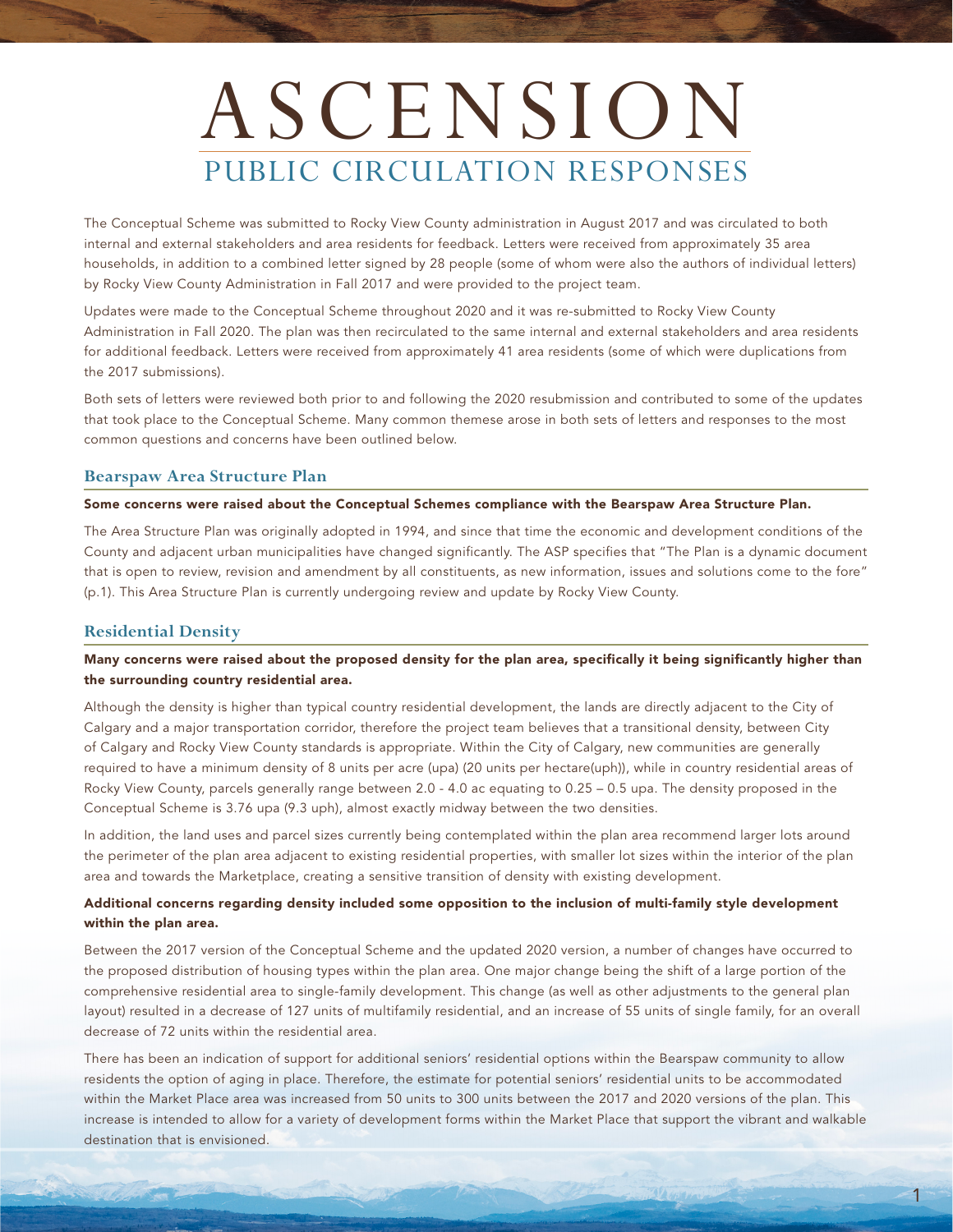The shift in development areas and unit estimates resulted in an overall increase of 178 units. The impacts from this increase should be minimal as it is mainly due to the increased estimate of seniors housing which generally has fewer impacts on transportation and service use than other forms of development.

## Many letters were concerned about the proposed density for the plan area and cited it as 7 upa and "17 times higher" than the 0.4 upa in the surrounding area.

There was some confusion in the interpretation of the density between units per acre and units per hectare, as the density of the 2017 Conceptual Scheme was proposed at 7.05 units per hectare. The proposed units per acre for the updated conceptual scheme is 3.76 upa and excluding the Seniors residential from that calculation (which is standard practice in the City of Calgary) the density is reduced to 2.49 upa.

# Some concerns were raised about the transition between Ascension and the neighbouring country residential properties.

Section 6.7 of the Conceptual Scheme outlines the Boundary Interface Considerations and details strategies through its policies to limit negative impacts on neighbouring properties. For example features such as setbacks, landscaping and berms will be utilized to limit noise or visual connections between the properties. In addition, the land uses and parcel sizes currently being contemplated within the plan area recommend larger lots around the perimeter of the plan area adjacent to existing residential properties, with smaller lot sizes within the interior of the plan area and towards the Marketplace.

### **Market Place**

#### Some comments received indicated opposition to the inclusion of the Market Place within the plan area and suggested that there are enough commercial services in the surrounding area.

Although there are commercial areas in the adjacent neighborhoods within the City of Calgary, they are far enough away that they are usually accessed by car. For example, the SE corner of the plan area at the intersection of Blueridge Rise and 12 Mile Coulee Road is approximately 2.1 km (~25 min walk) to the Sobeys in Tuscany, and approximately 1km away (~15 min walk) to the Rocky Ridge Co-op, which includes crossing a major intersection. In addition, neighborhood commercial within Rocky View County in this area is extremely limited.

The Market Place within Ascension is intended to provide a variety of services to meet the daily needs of area residents within walking distance. In alignment with principles for complete communities and sustainable design, the Market Place will allow both new and existing residents to meet their daily needs without the requirement to get in the car, this is particularly important for both youth and seniors anticipated to reside in this area for whom driving is not always an option.

# There were also some additional concerns about the commercial Market Place being out of place for the character of the area, and its potential to cause adverse impacts on light pollution and noise in the area.

The Ascension Conceptual Scheme includes very specific descriptions and policies for the area to ensure that the layout and architectural design promote a walkable neighborhood scale design that suits the character of the area. Policy 6.3.6 specifies that "Architectural controls to ensure development of high quality and visual compatibility with the surrounding residential development that incorporates screening and landscaping elements shall be registered on title as a condition of subdivision endorsement." While policy 6.3.8 specifies that "Consideration should be given to the lighting details in the development of the Market Place to prevent light spill or waste light and be dark-sky compliant."

In addition, Section 6.8 of the Conceptual Scheme outlines the requirements for Architectural and Landscaping Design Guidelines with policy 6.8.1 specifying that "As part of the application for the first subdivision, the Developer shall submit for consideration and approval by Rocky View County, a set of Architectural and Landscaping Guidelines to regulate specific residential and commercial building criteria. These guidelines shall address: exterior building finishing and colours, landscaping, water conservation, building size, exterior illumination, and any additional considerations deemed necessary to uphold the commitment to provide high quality, valued built form. All architectural and landscaping guidelines shall by registered by caveat on each lot."

All of these, and other policies within the plan, are intended to address the concerns of area residents regarding the character of the area, ensuring that future development is required to be cohesive with the surrounding landscape and existing residential.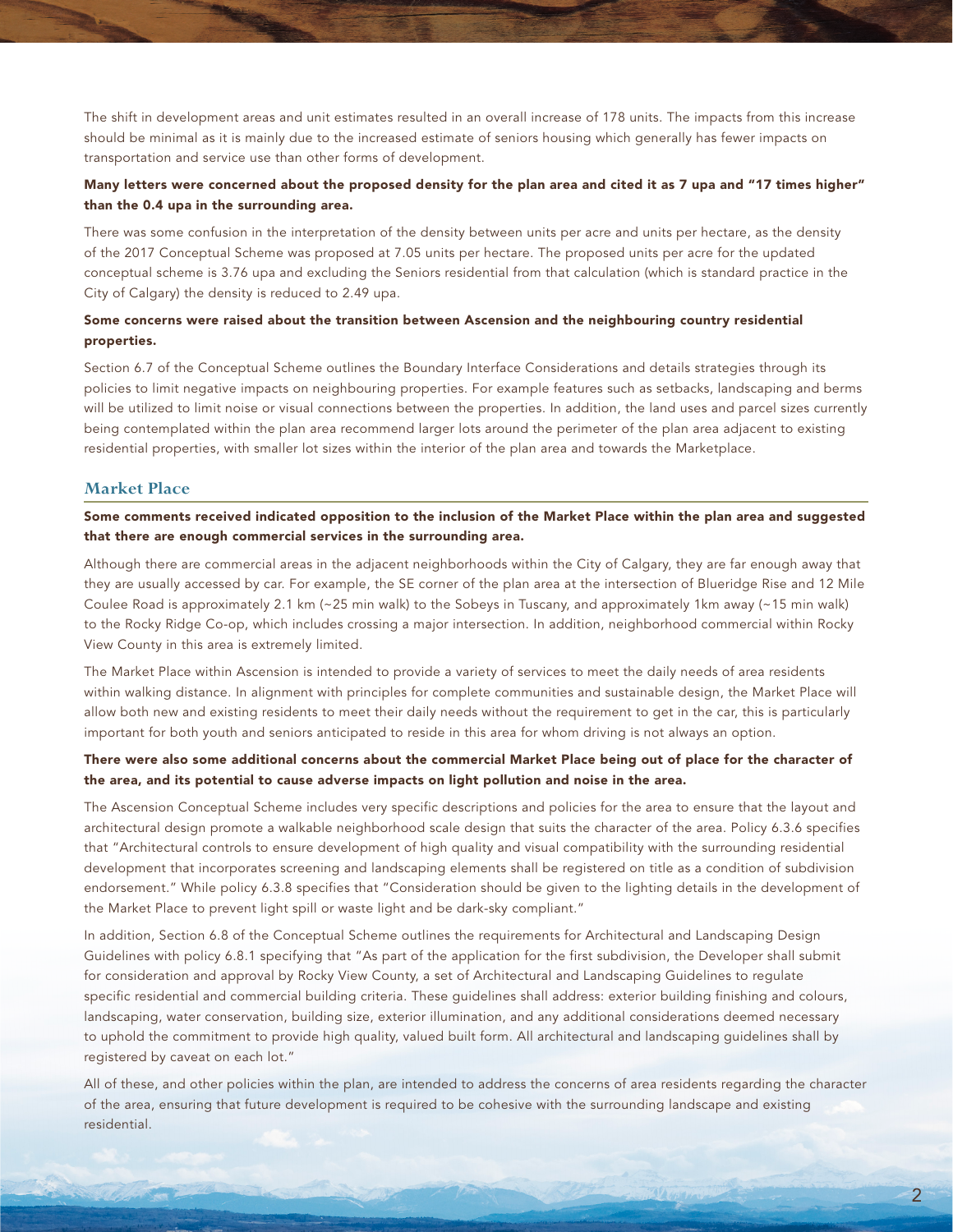#### There were some objections to the concept of a hotel being included within the Market Place.

A hotel is not planned for the Market Place at this time.

# Some comments suggested that the Market Place should have been located within the center of the Ascension community as opposed to the Eastern edge.

The commercial area is located on the eastern edge of the plan area for several reasons. Access and visibility to commercial sites are important for ensuring knowledge of available services and efficient access in and out, which this area of the site is most ideally suited. In addition, the subject lands have a large natural ravine running through the center of the site which is proposed for preservation (ER) to limit impacts on the natural environment and wildlife and provide natural park and pathway space for area residents.

#### **Transportation**

#### There were several concerns raised about the increase of traffic in the area as a result of this development.

This development will result in an increase in traffic in the area, but a detailed Transportation Impact Assessment and thoughtful road design will ensure that the internal and external roads are constructed to safely accommodate this increase. The roads specified within the plan area comply with Rocky View County standards, and several external road improvements have also been specified to improve safety and the general flow of traffic.

For example, the peanut roundabout recommended within the 2017 version of the Conceptual Scheme has been amended to a standard round about that aligns the existing offset intersection of Blueridge Rise and Tusslewood Drive. This upgrade will not only improve the turning safety on and off these roads but has taken into consideration the impacts on and from the future interchange upgrade at Highway 1A and 12 Mile Coulee Road.

In addition, with or without the Ascension development, the 12 Mile Coulee Road and Highway 1A intersection (within the City of Calgary) will require an upgrade to accommodate future growth in the area. In anticipation of this, the Conceptual Scheme has detailed an interim design solution for this intersection to improve the flow of traffic until such time that the full interchange upgrade occurs. The Continuous Flow Intersection will ensure that traffic flows will remain within acceptable capacity standards for the next number of years (projections in the TIA were for the next 20 years).

It should also be noted that some road upgrades have already taken place by the City of Calgary on 12 Mile Coulee Road since 2017 when these circulation comments were received.

Finally, as previously noted in the density section, the adjustments to the residential unit distribution from 2017 to 2020 may result in less traffic overall as seniors residential generally has fewer impacts on transportation.

#### There were some concerns raised about pedestrian safety along Blueridge Rise.

The comments noted that many people currently walk along Blueridge rise and were concerned that the increase in traffic would be unsafe for pedestrians. The Conceptual Scheme specifies that this road will be upgraded to a 4-lane major road as per Rocky View County Standards. This road section contains a median as well as separated sidewalks which will significantly increase the safety of this road which currently does not support any pedestrian (or cyclist) infrastructure.

# There were some concerns about the multiple access points into and out of the Ascension community which would divert traffic past previously quiet country residential areas.

The multiple access points to and from the site from the northwest, southwest and southeast support the distribution of traffic between multiple areas. If any of these access points were eliminated the impacts on the other areas would be increased. The three-access point design detailed in the Conceptual Scheme distributes the impacts.

There were also some comments suggesting that road access for this area should be provided directly from Highway 1A. This is not an option due to land ownership, setbacks required from the provincial highway and specifications for the spacing of intersections on and off a provincial highway. One point of clarification that should be noted from the 2020 circulation responses, the "potential future access" arrow idenfied on the Conceptual Scheme is not for potential future access to Highway 1A, but to the farmstead located to the north whose access road may be diverted due to Alberta Transportation roadway improvements. The legend on this figure has been updated to improve clarity.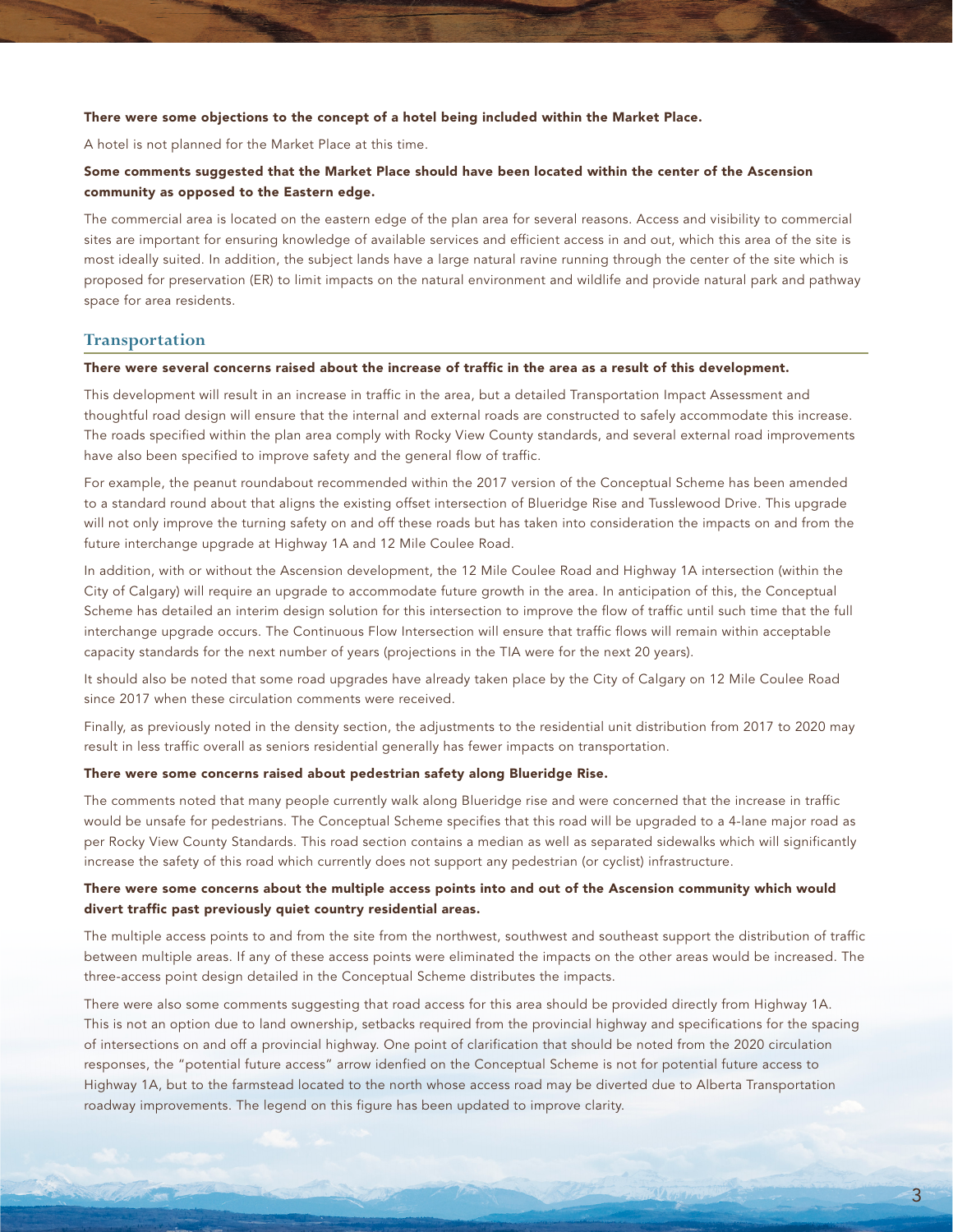# There were particular concerns about the access points into and out of the Ascension community from Bearspaw Road and Bearspaw Village Road, and the corresponding increase in traffic in these areas.

In accordance with Rocky View County and general development standards, multiple access points into and out of communities are required to support safety and emergency access guidelines. In addition, the provision of multiple access points serves to distribute traffic through multiple routes thereby reducing the traffic in any one location. According to the TIA, the majority of traffic is anticipated to enter and exit the community via Blueridge Rise and 12 Mile Coulee Road with Bearspaw Road and Bearspaw Village Road as lesser trafficed routes. Provisions for the upgrade of Blue Ridge Rise and the intersection at 12 Mile Coulee Road to accommodate this increased use have been included in the Conceptual Scheme.

#### There was one question about why parcels south of the plan area were identified in the ownership figure.

These parcels are also owned by the developer (1797669 Alberta Ltd.) and have been identified on the ownership map because the proposed realignment of Blueridge Rise and the roundabout on 12 Mile Coulee Road will intersect these parcels.

#### **Utilities, Infrastructure & Services**

# Some area residents stated concerns that the local school systems would not have the capacity to accommodate the increase in population.

As stated in the Conceptual Scheme the area is situated within the jurisdiction of the Rocky View Schools Division (RVSD) and Calgary Catholic School District (CCSD). At the time of the plan development the RVSD indicated that a school site would not be warranted while the CCSD requested additional consultation at future stages of development. To ensure that the school requirements are met additional consultation will occur at later stages of development with both Rocky View County and the school boards to ensure that the population in this area can be accommodated.

# Some concerns were raised regarding the possible reduction in police and fire service in the area as a result of the development.

Municipal services such as police and fire service are funded by municipal taxes and therefore increased development in this area will provide the funding to the County to ensure that levels of service are not negatively impacted.

Section 9.5 of the Conceptual Scheme provides further detail on the provision of fire, police and emergency services to the area.

# Some Blueridge Mountain Estates residents questioned whether the servicing of Ascension would impact the quality of their servicing.

Water servicing will be provided by Blazer Water Systems, which contains the development area within the franchise service area. Blazer Water Systems was consulted during the initial development and subsequent edits to the Conceptual Scheme and have indicated that a single feed connection from the existing Blueridge Mountain Estates would be sufficient for servicing Ascension. However, in order to mitigate any negative impact on the existing servicing to this area, the project team has identified a number of options to be considered during the detailed design stage including back feeding to the Blueridge main to provide improved level of service to Blueridge or installing a separate line all together along the same route. The final strategy will be identified at the detailed design and subdivision stage.

#### Some residents questioned whether the stormwater impacts on lands to the South were considered in the design of the plan area.

To protect downstream public and private properties, Rocky View County requires that discharge from new developments be less than or equal to pre-development discharges. In order to achieve this, the Bearspaw-Glenbow MDP has established a post-development unit area peak discharge of 0.99 L/s/ha. Storm water modelling has taken place for the plan area and the proposed stormwater management facilities have been designed to comply with all Rocky View County and Provincial **Standards**